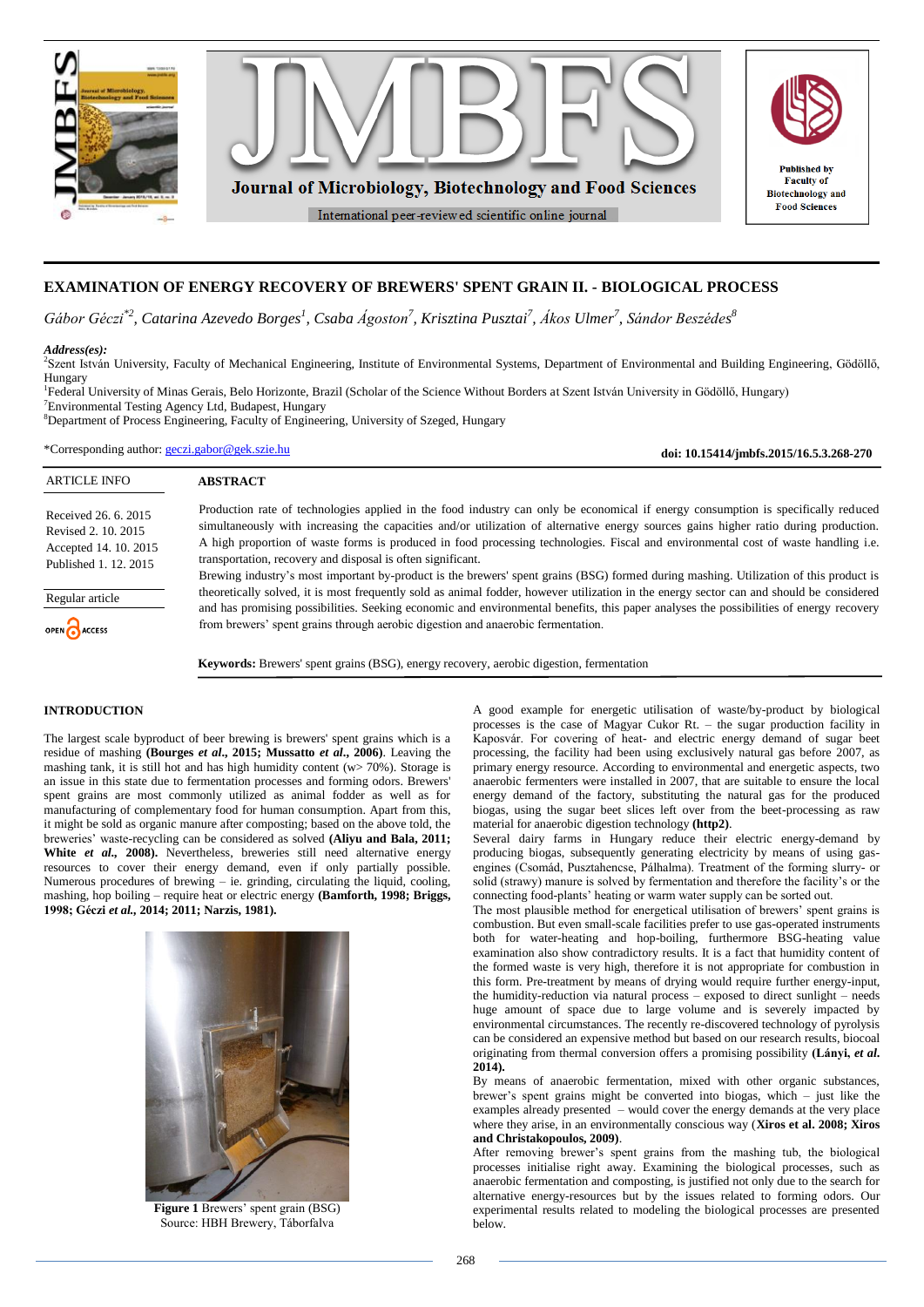# **MATERIAL AND METHODS**

Examination of biological processes under laboratory circumstances began with a simple storage experiment. 150-150g brewer's spent grains were placed in  $1000 \text{cm}^3$  vials under aerobic and anaerobic conditions. The gas production ability of the samples under anaerobic conditions were checked by using an inflating sack (Figure 2).



**Figure 2** Examining BSG samples under aerobic and anaerobic conditions.

Under aerobic conditions (Figure 2, left), the decomposition process involves significant odor formation. This is one of the heaviest problem for the breweries, the BSG removal must be taken care of continuously, as soon as possible. The polluting substance or mixture of these substances with smell-effect is called the odor. The odor concentration can be expressed in odor units per cubic meter of air  $(OU/m<sup>3</sup>)$ , using the olfactometry measuring method (MSZ EN 13725:2003). The perception threshold of an odorous gas is defined as the gas concentration in 1 m<sup>3</sup> standard gas containing odorous substance at which 50% of human observers perceive. Odor concentration is the count of odor units in 1 standard  $m<sup>3</sup>$ odorous substance containing gas, unit of measurement is odor unit/m<sup>3</sup> OU/m<sup>3</sup> **(Béres, 2014; Béres** *et al.***, 2014)**. The odor concentration formed during storage of brewer's spent grains was checked at the site of KVI PLUSZ Ltd. every 2-3 days by means of olfactometry method. This is unrelated to an odor quality determination.

For breweries, an alternative energy resource could be the biogas which is produced from organic waste (for example BSG) under anaerobic conditions. The (bio)gas production was not started without addition of other organic materials during the examined 1 month period (Figure 2, right) in case of degradation process. We implemented examinations on biogas production by means of anaerobic biodegradation of the aqueous suspension of brewers' spent grains – mixed with seed sludge – originating from food industry wastewater. In the laboratory of Faculty of Engineering at the University of Szeged, we monitored the gas generation in a continuously stirred and temperature controlled laboratory biogas measurement system using 250 cm<sup>3</sup> capacity reactors. The reactors equipped with Oxitop-C pressure sensors (WTW, Germany) were placed into incubators to ensure the constant temperature of 37±0.2°C during the AD tests (Figure 3).The volume of formed biogas is proportional to the pressure increase of sealed reactors, composition of biogas may be controlled by means of chromatograph.



**Figure 3** Oxitop-C anaerobic digestion apparatus

The volume of biogas, which may be yielded from anaerobic methods, may further be enhanced by using heat- and chemical pre-treatment methods. For microwave processing, a suspension was made from BSG (25g BSG+75g distilled water) and the pH was adjusted 7.2 and 12, by NaOH and hydrochloric acid dosing. Heat treatment was executed in a microwave instrument and heating plate. The microwave pre-treatments were carried out in Labotron 500 type professional equipment using 250W and 500W magnetron power respectively. Depending on the applied microwave power the heating time was varied in the range of 1-30 minutes, the temperature of suspension reached 70-95°C. For conventional heating (CH) a hot-plate stirrer equipped with temperature controller was applied. The target temperature was 85-90°C. The quantity and composition of BSG samples are the same as used for microwave pre-treatments.

## **RESULTS AND DISCUSSION**

No decomposition process involving gas-generation – without adding further substances – was triggered under anaerobic circumstances during our experiments (Figure 2. right). In spite of this, the aerobic process which took place in the open vial resulted in reasonable odor effect. The BSG sample was stored in open plastic box during the investigation. Figure 4 show the odor concentration of BSG as a function of time (days) by olfactometry method. In the first two days the odor was sweet, malt reminder, but later the odor was unpleasant, smelly and fermented. The odor unit  $(OU/m^3)$  after the  $5<sup>th</sup>$  day storage was the highest, after which it started to decrease. Based on the experiment this storage methodology does not allow the BSG to dry. This drying can be ensured by spreading out the BSG, after which the smelly odor ceases and the malt odor returns (data not shown).



**Figure 4** Odor concentration of BSG as a function of time.

For waste disposal the brewers' spent grains by means of aerobic biological methods, composting experiments were also implemented. Producing natural manure originating from composting is a longer process, utilising the substance gained from aerobic decomposition holds an opportunity rather for the agricultural sectors not for energy recovery. Experiments in progress (data not shown).

Anaerobic neutralization under laboratory circumstances by adding bioenzymes, bacteria, microorganisms and mixtures of specific micronutrients (Microcat-DEN, DNT, UASB, Bioscience, Inc., Allentown, Pennsylvania USA) was also carried out. Gas forming already started but the used chemicals did not resulted in methane gas production. The gas was analyzed by gas chromatography, and did not show the presence of methane.

The biogas volume was calculated from the pressure increase in the sealed reactors. The volumetric biogas production rate was given in mL·day<sup>-1</sup> units normalized to 20°C in Figure 5. Inoculum for AD experiments is originated from a digester of a local wastewater treatment plant. Seed sludge was dosed in a concentration of 20 w/w%, referred to the total quantity of sample. Control sample (referred as Cont.) contained the BSG and the seed sludge, but it was not treated by microwave or conventional heating.